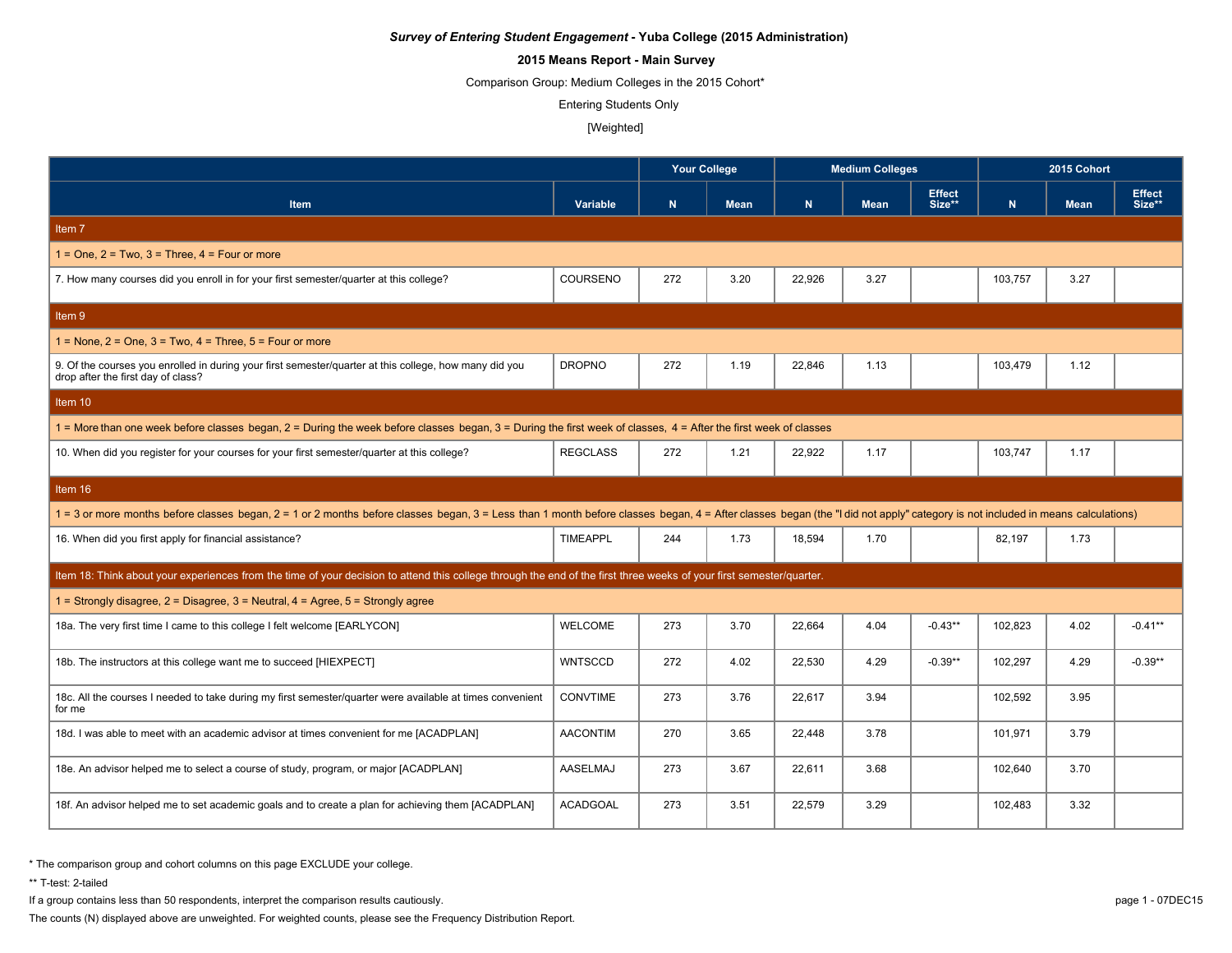# **2015 Means Report - Main Survey**

Comparison Group: Medium Colleges in the 2015 Cohort\*

Entering Students Only

#### [Weighted]

|                                                                                                                                                                                   |                 | <b>Your College</b> |             | <b>Medium Colleges</b> |             |                         | 2015 Cohort |             |                         |  |
|-----------------------------------------------------------------------------------------------------------------------------------------------------------------------------------|-----------------|---------------------|-------------|------------------------|-------------|-------------------------|-------------|-------------|-------------------------|--|
| <b>Item</b>                                                                                                                                                                       | Variable        | N.                  | <b>Mean</b> | N                      | <b>Mean</b> | <b>Effect</b><br>Size** | $\mathbf N$ | <b>Mean</b> | <b>Effect</b><br>Size** |  |
| Item 18: Think about your experiences from the time of your decision to attend this college through the end of the first three weeks of your first semester/quarter.              |                 |                     |             |                        |             |                         |             |             |                         |  |
| 1 = Strongly disagree, 2 = Disagree, 3 = Neutral, 4 = Agree, 5 = Strongly agree                                                                                                   |                 |                     |             |                        |             |                         |             |             |                         |  |
| 18g. An advisor helped me to identify the courses I needed to take during my first semester/quarter<br>[ACADPLAN]                                                                 | CRSADV          | 273                 | 3.98        | 22,616                 | 3.90        |                         | 102,614     | 3.90        |                         |  |
| 18h. A college staff member talked with me about my commitments outside of school (work, children,<br>dependents, etc.) to help me figure out how many courses to take [ACADPLAN] | <b>OSCOMM</b>   | 272                 | 2.76        | 22,600                 | 2.92        |                         | 102,615     | 2.90        |                         |  |
| 18. The college provided me with adequate information about financial assistance (scholarships, grants,<br>loans, etc.) [EARLYCON]                                                | <b>FAINFO</b>   | 273                 | 3.41        | 22,618                 | 3.47        |                         | 102,669     | 3.47        |                         |  |
| 18j. A college staff member helped me determine whether I qualified for financial assistance<br>[EARLYCON]                                                                        | QUALFA          | 272                 | 3.28        | 22,566                 | 3.08        |                         | 102,405     | 3.06        |                         |  |
| 18k. All instructors had activities to introduce students to one another                                                                                                          | <b>ACTINTRO</b> | 272                 | 3.14        | 22.574                 | 3.32        |                         | 102.492     | 3.34        |                         |  |
| 18I. All instructors clearly explained academic and student support services available at this college<br>[ACSOCSUP]                                                              | <b>RESOURCE</b> | 273                 | 3.61        | 22,564                 | 3.86        | $-0.28**$               | 102,405     | 3.88        | $-0.30**$               |  |
| 18m. All instructors clearly explained course grading policies [ACSOCSUP]                                                                                                         | <b>GRADEPOL</b> | 273                 | 4.22        | 22,591                 | 4.26        |                         | 102,534     | 4.26        |                         |  |
| 18n. All instructors clearly explained course syllabi (syllabuses) [ACSOCSUP]                                                                                                     | <b>SYLLABI</b>  | 269                 | 4.40        | 22,551                 | 4.36        |                         | 102,346     | 4.36        |                         |  |
| 180. I knew how to get in touch with my instructors outside of class [ACSOCSUP]                                                                                                   | <b>FACMEET</b>  | 273                 | 4.10        | 22.610                 | 4.30        | $-0.27**$               | 102,617     | 4.29        | $-0.25**$               |  |
| 18p. At least one college staff member (other than an instructor) learned my name [EARLYCON]                                                                                      | <b>CSTAFNAM</b> | 273                 | 3.25        | 22.585                 | 3.30        |                         | 102.524     | 3.29        |                         |  |
| 18g. At least one other student whom I didn't previously know learned my name [ACSOCSUP]                                                                                          | <b>OSTUDNAM</b> | 273                 | 3.97        | 22,616                 | 4.15        |                         | 102,634     | 4.14        |                         |  |
| 18r. At least one instructor learned my name [ACSOCSUP]                                                                                                                           | <b>FACNAM</b>   | 271                 | 4.02        | 22.506                 | 4.29        | $-0.33**$               | 102.090     | 4.26        | $-0.28**$               |  |
| 18s. I learned the name of at least one other student in most of my classes [ACSOCSUP]                                                                                            | <b>STUNAM</b>   | 273                 | 4.12        | 22,615                 | 4.27        |                         | 102,635     | 4.25        |                         |  |
| 18t. I have the motivation to do what it takes to succeed in college [HIEXPECT]                                                                                                   | <b>ITTAKES</b>  | 271                 | 4.33        | 22,582                 | 4.39        |                         | 102,425     | 4.40        |                         |  |
| 18u. I am prepared academically to succeed in college [HIEXPECT]                                                                                                                  | <b>ACPRPRD</b>  | 272                 | 4.31        | 22,624                 | 4.27        |                         | 102,662     | 4.28        |                         |  |

\* The comparison group and cohort columns on this page EXCLUDE your college.

\*\* T-test: 2-tailed

If a group contains less than 50 respondents, interpret the comparison results cautiously. page 2 - 07DEC15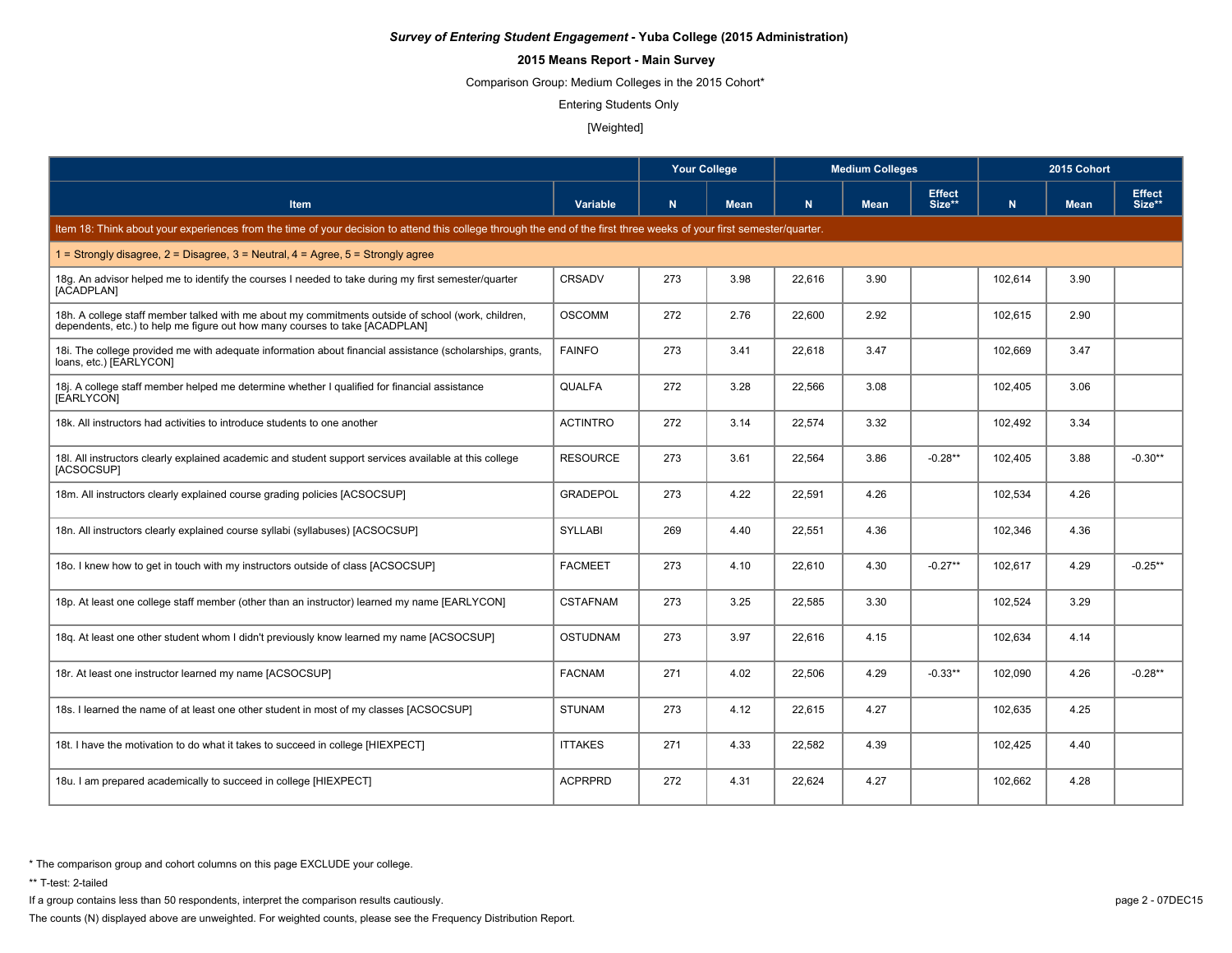# **2015 Means Report - Main Survey**

Comparison Group: Medium Colleges in the 2015 Cohort\*

Entering Students Only

#### [Weighted]

|                                                                                                                                                                  |                 | <b>Your College</b> |             | <b>Medium Colleges</b> |             |                         | 2015 Cohort |             |                         |
|------------------------------------------------------------------------------------------------------------------------------------------------------------------|-----------------|---------------------|-------------|------------------------|-------------|-------------------------|-------------|-------------|-------------------------|
| <b>Item</b>                                                                                                                                                      | Variable        | N.                  | <b>Mean</b> | N.                     | <b>Mean</b> | <b>Effect</b><br>Size** | N.          | <b>Mean</b> | <b>Effect</b><br>Size** |
| Item 19: During the first three weeks of your first semester/quarter at this college, about how often did you do the following?                                  |                 |                     |             |                        |             |                         |             |             |                         |
| $1 =$ Never, $2 =$ Once, $3 =$ Two or three times, $4 =$ Four or more times                                                                                      |                 |                     |             |                        |             |                         |             |             |                         |
| 19a. Ask questions in class or contribute to class discussions [ENGAGLRN]                                                                                        | <b>ASKQUES</b>  | 270                 | 2.60        | 22,848                 | 2.84        | $-0.28**$               | 103,490     | 2.82        | $-0.27**$               |
| 19b. Prepare at least two drafts of a paper or assignment before turning it in [ENGAGLRN]                                                                        | <b>PREPDRFT</b> | 269                 | 2.15        | 22,693                 | 2.13        |                         | 102,786     | 2.13        |                         |
| 19c. Turn in an assignment late [HIEXPECT]                                                                                                                       | <b>LATETURN</b> | 270                 | 1.35        | 22,758                 | 1.45        |                         | 103,023     | 1.45        |                         |
| 19d. Not turn in an assignment [HIEXPECT]                                                                                                                        | <b>NOTTURN</b>  | 267                 | 1.49        | 22,413                 | 1.37        |                         | 101,535     | 1.39        |                         |
| 19e. Participate in supplemental instruction (extra class sessions with an instructor, tutor, or experienced<br>student) [ENGAGLRN]                              | <b>SUPINSTR</b> | 270                 | 1.53        | 22,844                 | 1.50        |                         | 103,399     | 1.53        |                         |
| 19f. Come to class without completing readings or assignments [HIEXPECT]                                                                                         | <b>NOTCOMPL</b> | 271                 | 1.62        | 22,783                 | 1.63        |                         | 103,105     | 1.61        |                         |
| 19g. Work with other students on a project or assignment during class [ENGAGLRN]                                                                                 | <b>PINCLASS</b> | 272                 | 2.56        | 22,839                 | 2.52        |                         | 103,374     | 2.49        |                         |
| 19h. Work with classmates outside of class on class projects or assignments [ENGAGLRN]                                                                           | <b>PREPOUTC</b> | 270                 | 1.50        | 22,705                 | 1.58        |                         | 102,846     | 1.59        |                         |
| 19i. Participate in a required study group outside of class [ENGAGLRN]                                                                                           | <b>GRPSTUDY</b> | 272                 | 1.25        | 22,836                 | 1.27        |                         | 103,354     | 1.29        |                         |
| 19. Participate in a student-initiated (not required) study group outside of class [ENGAGLRN]                                                                    | <b>NRGSTUDY</b> | 271                 | 1.28        | 22.767                 | 1.29        |                         | 102,969     | 1.30        |                         |
| 19k. Use an electronic tool (e-mail, text messaging, Facebook, MySpace, class Web site, etc.) to<br>communicate with another student about coursework [ENGAGLRN] | <b>USEINTMG</b> | 272                 | 2.16        | 22,858                 | 2.13        |                         | 103,434     | 2.15        |                         |
| 19I. Use an electronic tool (e-mail, text messaging, Facebook, MySpace, class Web site, etc.) to<br>communicate with an instructor about coursework [ENGAGLRN]   | <b>MAILFAC</b>  | 271                 | 1.85        | 22.748                 | 2.30        | $-0.44**$               | 102.982     | 2.26        | $-0.40**$               |
| 19m. Discuss an assignment or grade with an instructor [ENGAGLRN]                                                                                                | <b>FACASSN</b>  | 271                 | 1.88        | 22,824                 | 2.09        | $-0.23**$               | 103,260     | 2.07        | $-0.22**$               |
| 19n. Ask for help from an instructor regarding questions or problems related to a class [ENGAGLRN]                                                               | <b>CLASSREL</b> | 271                 | 2.15        | 22,818                 | 2.35        | $-0.21**$               | 103,260     | 2.35        | $-0.21**$               |
| 190. Receive prompt written or oral feedback from instructors on your performance [ENGAGLRN]                                                                     | <b>FEEDBACK</b> | 271                 | 2.21        | 22,801                 | 2.37        |                         | 103,251     | 2.36        |                         |

\* The comparison group and cohort columns on this page EXCLUDE your college.

\*\* T-test: 2-tailed

If a group contains less than 50 respondents, interpret the comparison results cautiously. page 3 - 07DEC15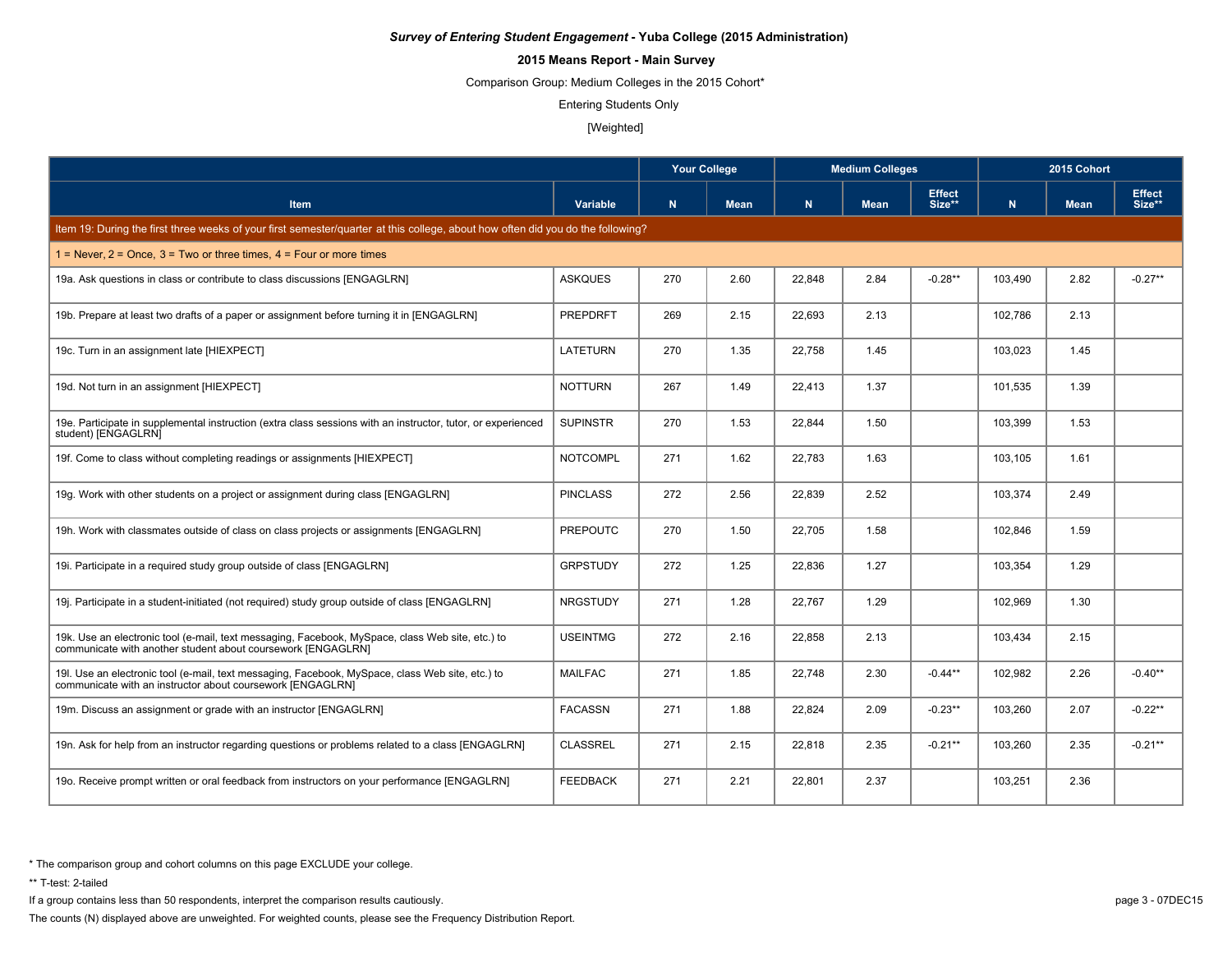# **2015 Means Report - Main Survey**

Comparison Group: Medium Colleges in the 2015 Cohort\*

Entering Students Only

#### [Weighted]

|                                                                                                                                                                                                                      |                 | <b>Your College</b> |             |        | <b>Medium Colleges</b> |                         | 2015 Cohort |             |                         |  |
|----------------------------------------------------------------------------------------------------------------------------------------------------------------------------------------------------------------------|-----------------|---------------------|-------------|--------|------------------------|-------------------------|-------------|-------------|-------------------------|--|
| Item                                                                                                                                                                                                                 | Variable        | N                   | <b>Mean</b> | N      | <b>Mean</b>            | <b>Effect</b><br>Size** | N           | <b>Mean</b> | <b>Effect</b><br>Size** |  |
| Item 19: During the first three weeks of your first semester/quarter at this college, about how often did you do the following?                                                                                      |                 |                     |             |        |                        |                         |             |             |                         |  |
| 1 = Never, $2$ = Once, $3$ = Two or three times, $4$ = Four or more times                                                                                                                                            |                 |                     |             |        |                        |                         |             |             |                         |  |
| 19p. Receive grades or points on assignments, quizzes, tests, or papers, etc.                                                                                                                                        | <b>RCVGRDS</b>  | 269                 | 3.10        | 22,678 | 3.28                   | $-0.21**$               | 102,605     | 3.27        |                         |  |
| 19q. Discuss ideas from your readings or classes with instructors outside of class [ENGAGLRN]                                                                                                                        | <b>FACIDOC</b>  | 271                 | 1.37        | 22,800 | 1.56                   | $-0.22**$               | 103,220     | 1.58        | $-0.24**$               |  |
| 19r. Discuss ideas from your readings or classes with others outside of class (students, family,<br>co-workers, etc.)                                                                                                | <b>OCIDEAS</b>  | 270                 | 2.12        | 22.675 | 2.16                   |                         | 102.617     | 2.14        |                         |  |
| 19s. Skip class [HIEXPECT]                                                                                                                                                                                           | <b>SKIPCL</b>   | 271                 | 1.32        | 22,813 | 1.34                   |                         | 103,290     | 1.34        |                         |  |
| Item 20.2: Think about your experiences from the time of your decision to attend this college through the end of the first three weeks of your first semester/quarter. How often did you use the following services? |                 |                     |             |        |                        |                         |             |             |                         |  |
| $1 =$ Never, $2 =$ Once, $3 =$ Two or three times, $4 =$ Four or more times                                                                                                                                          |                 |                     |             |        |                        |                         |             |             |                         |  |
| 20.2a. Academic advising/planning                                                                                                                                                                                    | <b>ACADPUSE</b> | 262                 | 1.67        | 22,143 | 1.81                   |                         | 100,077     | 1.85        | $-0.23**$               |  |
| 20.2b. Career counseling                                                                                                                                                                                             | CARCUSE         | 262                 | 1.42        | 21,848 | 1.24                   | $0.31**$                | 98,794      | 1.25        | $0.30**$                |  |
| 20.2c. Job placement assistance                                                                                                                                                                                      | <b>JOBPLUSE</b> | 259                 | 1.05        | 21,558 | 1.08                   |                         | 97,394      | 1.08        |                         |  |
| 20.2d. Face-to-face tutoring [ENGAGLRN]                                                                                                                                                                              | <b>FFTUSE</b>   | 265                 | 1.32        | 22,012 | 1.27                   |                         | 99,550      | 1.29        |                         |  |
| 20.2e. Online tutoring                                                                                                                                                                                               | <b>OLTUSE</b>   | 261                 | 1.06        | 21,588 | 1.10                   |                         | 97,515      | 1.11        |                         |  |
| 20.2f. Writing, math, or other skill lab [ENGAGLRN]                                                                                                                                                                  | <b>SKLABUSE</b> | 264                 | 1.39        | 21,861 | 1.74                   | $-0.33**$               | 98,940      | 1.71        | $-0.31**$               |  |
| 20.2g. Financial assistance advising                                                                                                                                                                                 | <b>FAUSE</b>    | 262                 | 1.86        | 21,864 | 1.73                   |                         | 98,807      | 1.75        |                         |  |
| 20.2h. Computer lab [ENGAGLRN]                                                                                                                                                                                       | COMLBUSE        | 260                 | 1.61        | 22,100 | 2.10                   | $-0.43**$               | 99,782      | 2.08        | $-0.42**$               |  |
| 20.2i. Student organizations                                                                                                                                                                                         | <b>STORGUSE</b> | 259                 | 1.10        | 21,674 | 1.21                   |                         | 98,132      | 1.22        |                         |  |

\* The comparison group and cohort columns on this page EXCLUDE your college.

\*\* T-test: 2-tailed

If a group contains less than 50 respondents, interpret the comparison results cautiously. page 4 - 07DEC15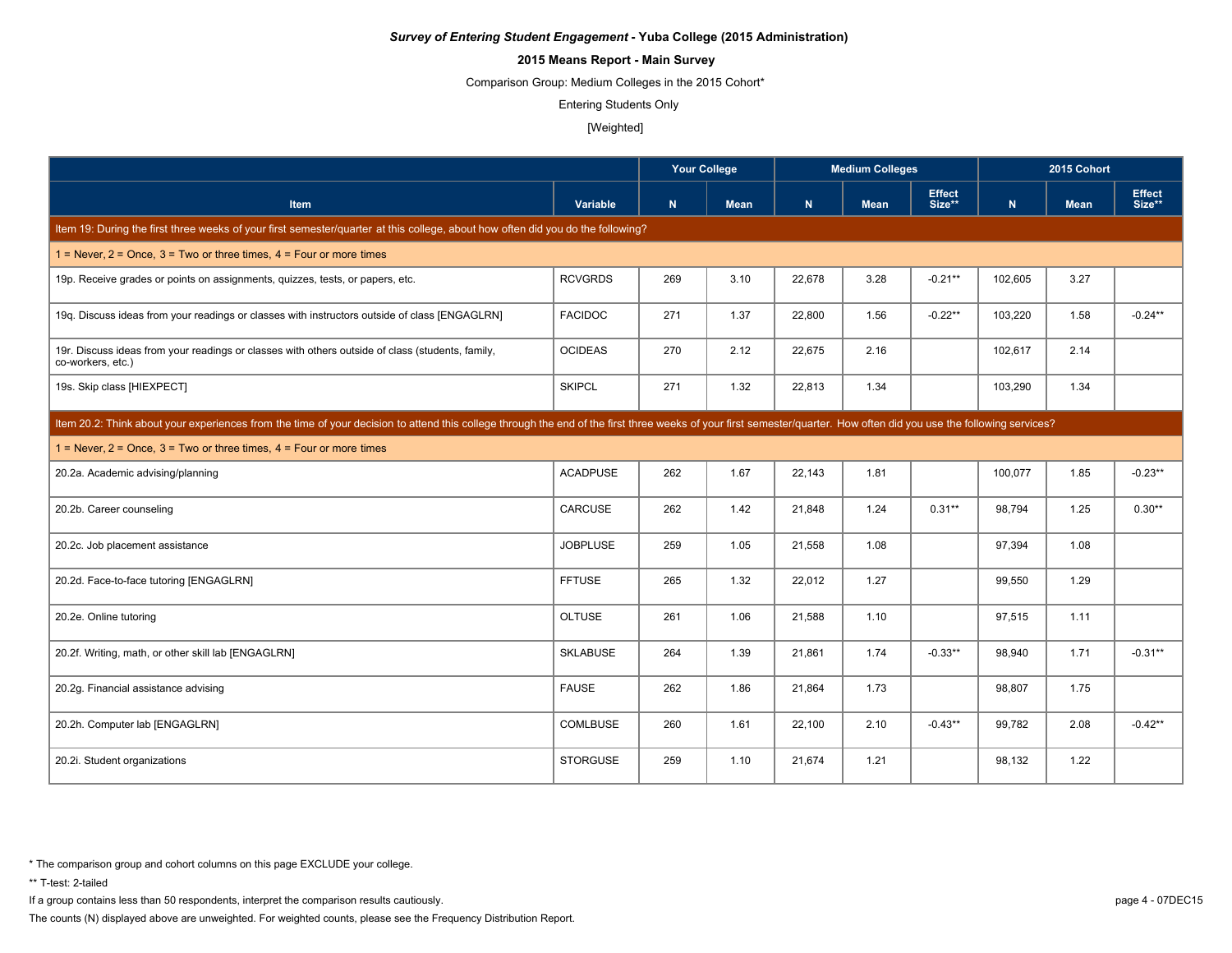# **2015 Means Report - Main Survey**

Comparison Group: Medium Colleges in the 2015 Cohort\*

Entering Students Only

#### [Weighted]

|                                                                                                                                                                                                                            |                 | <b>Your College</b> |             |        | <b>Medium Colleges</b> |                         | 2015 Cohort |             |                         |  |
|----------------------------------------------------------------------------------------------------------------------------------------------------------------------------------------------------------------------------|-----------------|---------------------|-------------|--------|------------------------|-------------------------|-------------|-------------|-------------------------|--|
| Item                                                                                                                                                                                                                       | Variable        | N                   | <b>Mean</b> | N      | <b>Mean</b>            | <b>Effect</b><br>Size** | N           | <b>Mean</b> | <b>Effect</b><br>Size** |  |
| Item 20.2: Think about your experiences from the time of your decision to attend this college through the end of the first three weeks of your first semester/quarter. How often did you use the following services?       |                 |                     |             |        |                        |                         |             |             |                         |  |
| $1 =$ Never, $2 =$ Once, $3 =$ Two or three times, $4 =$ Four or more times                                                                                                                                                |                 |                     |             |        |                        |                         |             |             |                         |  |
| 20.2j. Transfer credit assistance                                                                                                                                                                                          | <b>TRNFCRAS</b> | 261                 | 1.16        | 21,727 | 1.15                   |                         | 98,134      | 1.16        |                         |  |
| 20.2k. Services to students with disabilities                                                                                                                                                                              | <b>DISVSUSE</b> | 257                 | 1.06        | 21,772 | 1.12                   |                         | 98,229      | 1.12        |                         |  |
| Item 20.3: Think about your experiences from the time of your decision to attend this college through the end of the first three weeks of your first semester/quarter. How satisfied were you with the following services? |                 |                     |             |        |                        |                         |             |             |                         |  |
| $1 =$ Not at all, $2 =$ Somewhat, $3 =$ Very (the N/A category is not included in means calculations)                                                                                                                      |                 |                     |             |        |                        |                         |             |             |                         |  |
| 20.3a. Academic advising/planning                                                                                                                                                                                          | <b>ACADPSAT</b> | 146                 | 2.24        | 13,178 | 2.37                   |                         | 62,178      | 2.38        |                         |  |
| 20.3b. Career counseling                                                                                                                                                                                                   | CARCSAT         | 96                  | 2.20        | 4,917  | 2.30                   |                         | 23,153      | 2.31        |                         |  |
| 20.3c. Job placement assistance                                                                                                                                                                                            | <b>JOBPLSAT</b> | 27                  | 1.77        | 2,588  | 2.02                   |                         | 12,206      | 2.08        |                         |  |
| 20.3d. Face-to-face tutoring                                                                                                                                                                                               | <b>FFTSAT</b>   | 68                  | 2.21        | 4,761  | 2.45                   |                         | 22,987      | 2.46        |                         |  |
| 20.3e. Online tutoring                                                                                                                                                                                                     | <b>OLTSAT</b>   | 28                  | 1.89        | 2,465  | 2.13                   |                         | 11,855      | 2.15        |                         |  |
| 20.3f. Writing, math, or other skill lab                                                                                                                                                                                   | <b>SKLBSAT</b>  | 69                  | 2.20        | 8,343  | 2.48                   | $-0.48**$               | 37,543      | 2.48        | $-0.47**$               |  |
| 20.3g. Financial assistance advising                                                                                                                                                                                       | <b>FAADVSAT</b> | 154                 | 2.28        | 10.796 | 2.37                   |                         | 49,540      | 2.35        |                         |  |
| 20.3h. Computer lab                                                                                                                                                                                                        | COMLBSAT        | 128                 | 2.45        | 12,614 | 2.64                   | $-0.37**$               | 55,910      | 2.63        | $-0.35**$               |  |
| 20.3i. Student organizations                                                                                                                                                                                               | <b>STORGSAT</b> | 42                  | 1.96        | 4,114  | 2.30                   |                         | 19,913      | 2.33        | $-0.56**$               |  |
| 20.3j. Transfer credit assistance                                                                                                                                                                                          | <b>TRCRASAT</b> | 53                  | 1.82        | 3,775  | 2.23                   | $-0.56**$               | 17,654      | 2.24        | $-0.57**$               |  |
| 20.3k. Services to students with disabilities                                                                                                                                                                              | <b>DISVSAT</b>  | 29                  | 1.68        | 2,695  | 2.35                   | $-0.90**$               | 12,379      | 2.36        | $-0.92**$               |  |

\* The comparison group and cohort columns on this page EXCLUDE your college.

\*\* T-test: 2-tailed

If a group contains less than 50 respondents, interpret the comparison results cautiously. page 5 - 07DEC15